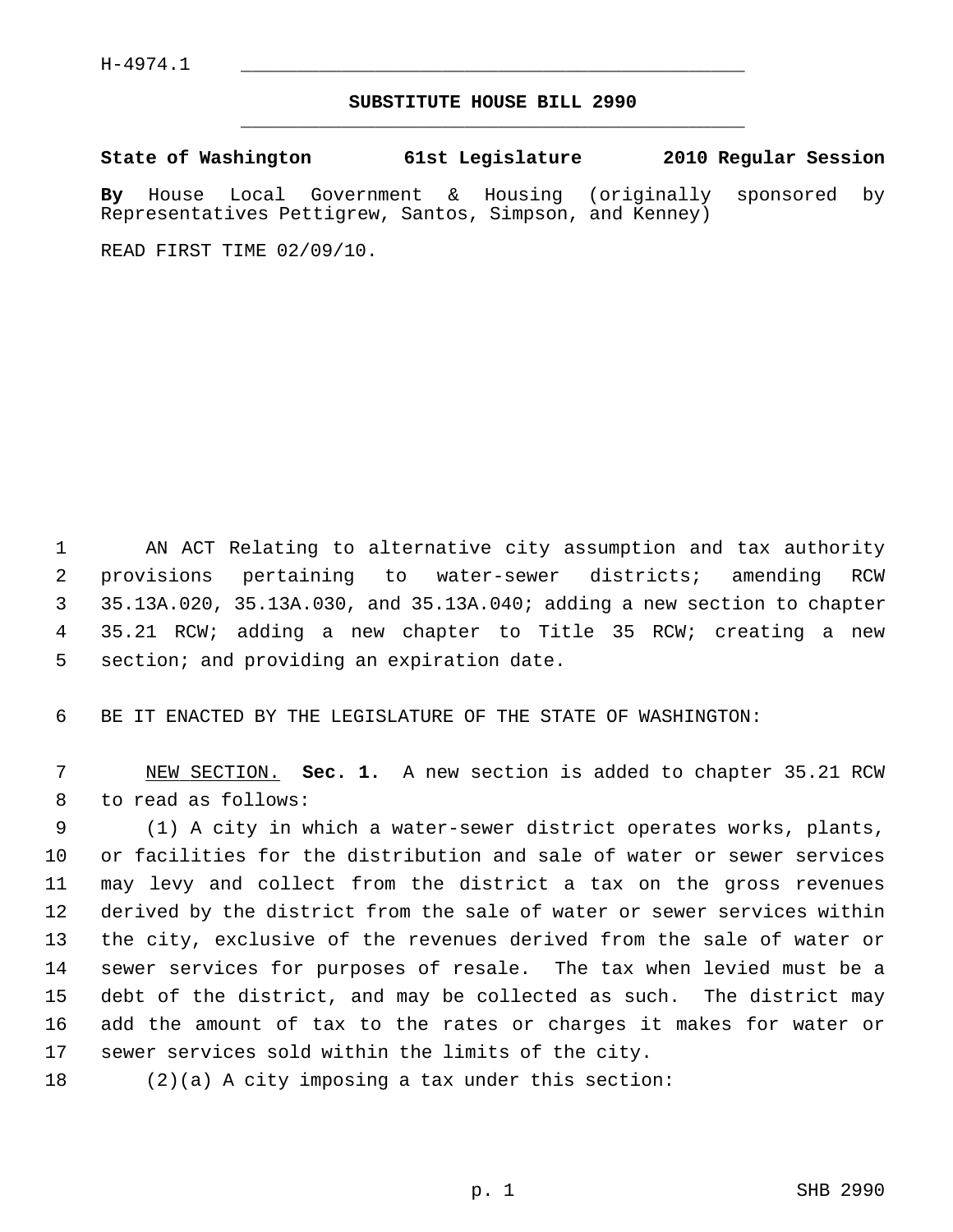1 (i) May not impose a franchise fee or other charge on the water- 2 sewer district; and

 3 (ii) May only do so through an interlocal agreement with the 4 district under chapter 39.34 RCW.

 5 (b) The interlocal agreement required by this subsection (2) must 6 identify the district as the collection and pass-through entity, with 7 revenues submitted to the city. The interlocal agreement may include 8 provisions addressing city assumptions of the water-sewer district and 9 the expenditure of revenues collected under this section in areas of 10 the district that are located within the corporate limits of the city.

11 (3) For purposes of this section, the term "city" has the same 12 meaning as defined in RCW 35.13A.010.

13 NEW SECTION. **Sec. 2.** (1) A city choosing to impose a tax under 14 section 1 of this act that adopts a resolution to assume all or part of 15 a water-sewer district must complete a feasibility study of the 16 assumption. The study must be completed within six months of the 17 passage of the resolution to assume all or part of the district. The 18 study is not required if the board of commissioners of the district 19 consents to the assumption.

20 (2) The study must be jointly and equally funded by the city and 21 the district through a mutually agreed upon contract with a qualified 22 independent consultant with professional expertise involving public 23 water and sewer systems. The study must address the impact of the 24 proposed assumption on the city and district. Issues to be considered 25 must be mutually agreed upon by the city and district and must include, 26 but are not limited to, engineering and operational impacts, assumption 27 costs to the city and district, including potential impacts on future 28 water-sewer rates, bond ratings and future borrowing costs, the status 29 of existing water rights, and other issues jointly agreed upon.

30 (3) The findings of the study must be presented as a public record 31 and must be available to the registered voters of the entire district. 32 If the method of assumption requires the submission of a ballot 33 proposition to all registered voters of the district, the findings of 34 the study must be made available to these voters prior to a vote on the 35 proposed assumption.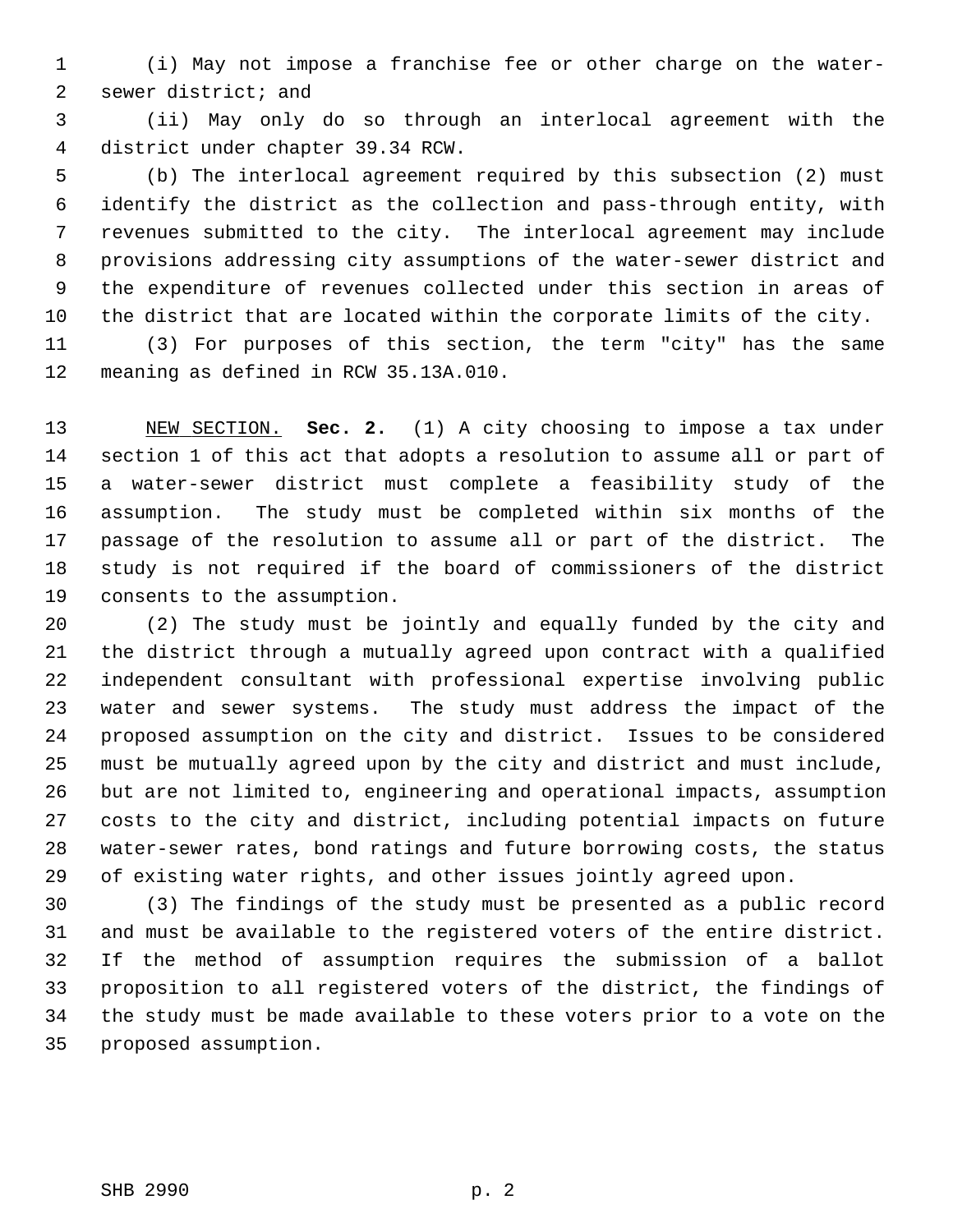1 NEW SECTION. **Sec. 3.** (1) A city choosing to impose a tax under 2 section 1 of this act may not assume jurisdiction of all or part of a 3 water-sewer district under RCW 35.13A.020, 35.13A.030, or 35.13A.040 4 without voter approval of a ballot proposition authorizing the 5 assumption. Ballot propositions under this section must be submitted 6 to all registered voters of the district. If a majority of the votes 7 cast on the proposition are in favor of the assumption, the assumption 8 may proceed as authorized under chapter 35.13A RCW.

 9 (2) Elections under this section must be conducted in accordance 10 with general election law, and the election costs must be borne by the 11 city seeking approval to assume jurisdiction of the district.

12 NEW SECTION. **Sec. 4.** For purposes of this chapter, the term 13 "city" has the same meaning as defined in RCW 35.13A.010.

14 NEW SECTION. **Sec. 5.** (1) The assumption provisions in sections 2 15 through 4 of this act are alternative and in addition to other 16 provisions in chapter 35.13A RCW.

17 (2) Nothing in sections 2 through 4 of this act: (a) Limits or 18 otherwise modifies the assumption authority under chapter 35.13A RCW 19 for cities that do not impose a tax under section 1 of this act; or (b) 20 abrogates city and water-sewer district agreements for cities that do 21 not impose a tax under section 1 of this act.

22 **Sec. 6.** RCW 35.13A.020 and 1999 c 153 s 28 are each amended to 23 read as follows:

24 (1) Except as provided in section 3 of this act, whenever all of 25 the territory of a district is included within the corporate boundaries 26 of a city, the city legislative body may adopt a resolution or 27 ordinance to assume jurisdiction over all of the district.

28 (2) Upon the assumption, all real and personal property, 29 franchises, rights, assets, taxes levied but not collected for the 30 district for other than indebtedness, water, sewer, and drainage 31 facilities, and all other facilities and equipment of the district 32 shall become the property of the city subject to all financial, 33 statutory, or contractual obligations of the district for the security 34 or performance of which the property may have been pledged. The city, 35 in addition to its other powers, shall have the power to manage,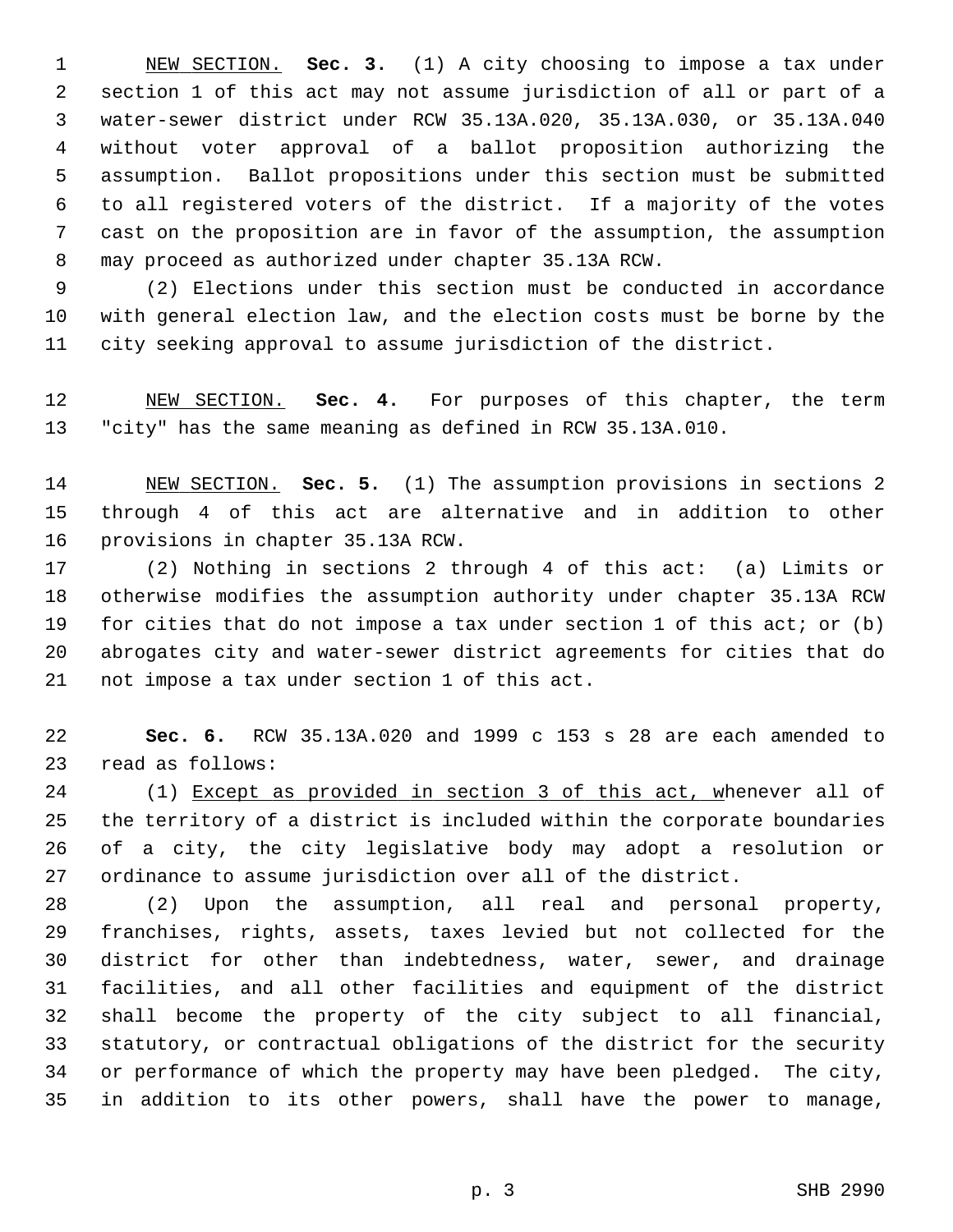1 control, maintain, and operate the property, facilities and equipment 2 and to fix and collect service and other charges from owners and 3 occupants of properties so served by the city, subject, however, to any 4 outstanding indebtedness, bonded or otherwise, of the district payable 5 from taxes, assessments, or revenues of any kind or nature and to any 6 other contractual obligations of the district.

 7 (3) The city may by resolution or ordinance of its legislative 8 body, assume the obligation of paying such district indebtedness and of 9 levying and of collecting or causing to be collected the district 10 taxes, assessments, and utility rates and charges of any kind or nature 11 to pay and secure the payment of the indebtedness, according to all of 12 the terms, conditions and covenants incident to the indebtedness, and 13 shall assume and perform all other outstanding contractual obligation 14 of the district in accordance with all of their terms, conditions, and 15 covenants. An assumption shall not be deemed to impair the obligation 16 of any indebtedness or other contractual obligation. During the period 17 until the outstanding indebtedness of the district has been discharged, 18 the territory of the district and the owners and occupants of property 19 therein, shall continue to be liable for its and their proportionate 20 share of the indebtedness, including any outstanding assessments levied 21 within any local improvement district or utility local improvement 22 district thereof. The city shall assume the obligation of causing the 23 payment of the district's indebtedness, collecting the district's 24 taxes, assessments, and charges, and observing and performing the other 25 district contractual obligations. The legislative body of the city 26 shall act as the officers of the district for the purpose of certifying 27 the amount of any property tax to be levied and collected therein, and 28 causing service and other charges and assessments to be collected from 29 the property or owners or occupants thereof, enforcing the collection 30 and performing all other acts necessary to ensure performance of the 31 district's contractual obligations in the same manner and by the same 32 means as if the territory of the district had not been included within 33 the boundaries of a city.

34 When a city assumes the obligation of paying the outstanding 35 indebtedness, and if property taxes or assessments have been levied and 36 service and other charges have accrued for this purpose but have not 37 been collected by the district prior to the assumption, the same when 38 collected shall belong and be paid to the city and be used by the city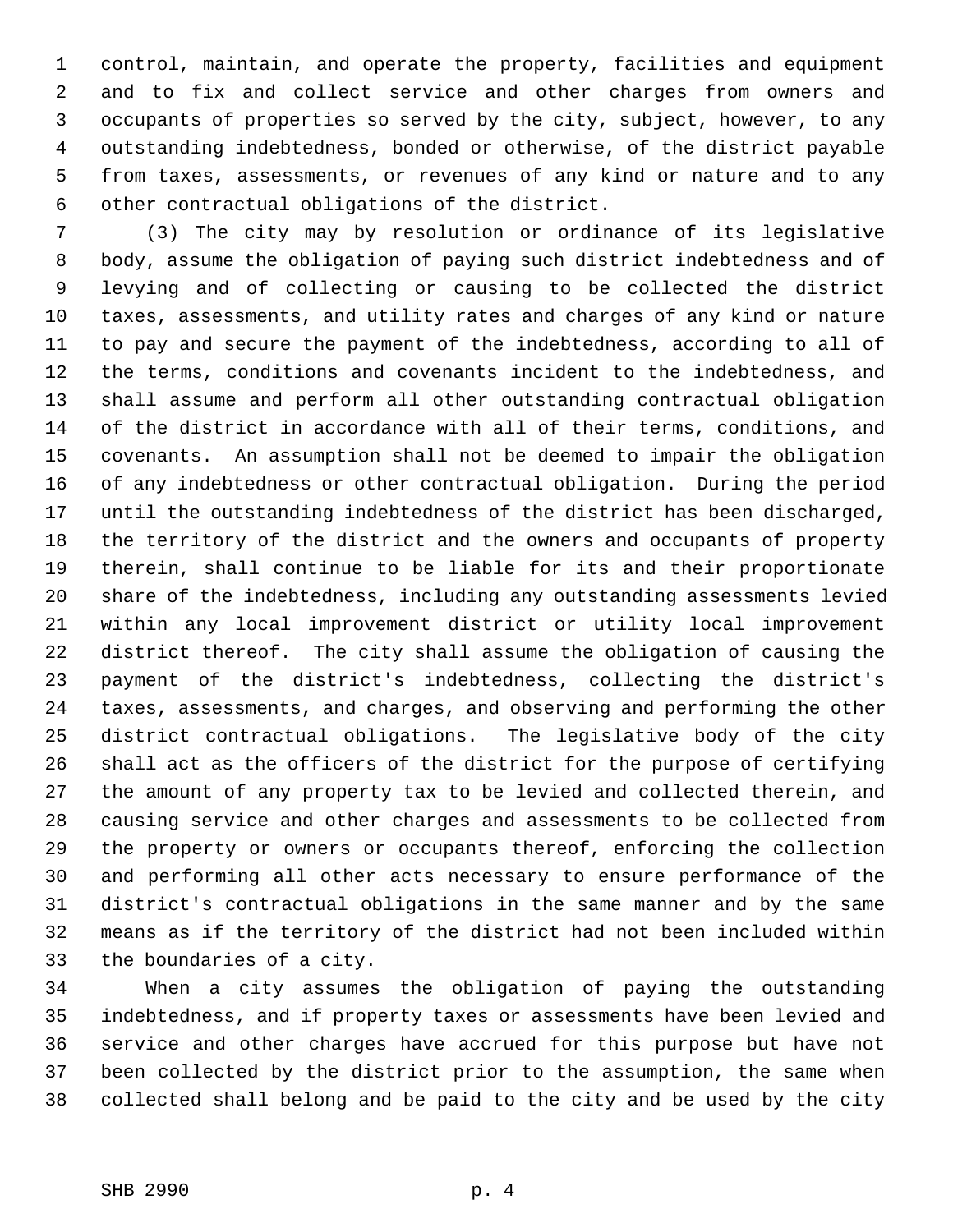1 so far as necessary for payment of the indebtedness of the district 2 existing and unpaid on the date the city assumes the indebtedness. Any 3 funds received by the city which have been collected for the purpose of 4 paying any bonded or other indebtedness of the district, shall be used 5 for the purpose for which they were collected and for no other purpose. 6 Any outstanding indebtedness shall be paid as provided in the terms, 7 conditions, and covenants of the indebtedness. All funds of the 8 district on deposit with the county treasurer at the time of title 9 transfer shall be used by the city solely for the benefit of the 10 assumed utility and shall not be transferred to or used for the benefit 11 of the city's general fund.

12 **Sec. 7.** RCW 35.13A.030 and 1999 c 153 s 29 are each amended to 13 read as follows:

14 Except as provided in section 3 of this act, whenever a portion of 15 a district equal to at least sixty percent of the area or sixty percent 16 of the assessed valuation of the real property lying within such 17 district, is included within the corporate boundaries of a city, the 18 city may assume by ordinance the full and complete management and 19 control of that portion of the entire district not included within 20 another city, whereupon the provisions of RCW 35.13A.020 shall be 21 operative; or the city may proceed directly under the provisions of RCW 22 35.13A.050.

23 **Sec. 8.** RCW 35.13A.040 and 1999 c 153 s 30 are each amended to 24 read as follows:

25 Except as provided in section 3 of this act, whenever the portion 26 of a district included within the corporate boundaries of a city is 27 less than sixty percent of the area of the district and less than sixty 28 percent of the assessed valuation of the real property within the 29 district, the city may elect to proceed under the provisions of RCW 30 35.13A.050.

31 NEW SECTION. **Sec. 9.** This act applies only to a city, as well as 32 the water-sewer districts within the corporate boundaries of the city 33 and potential annexation areas that, as of the effective date of this 34 act: